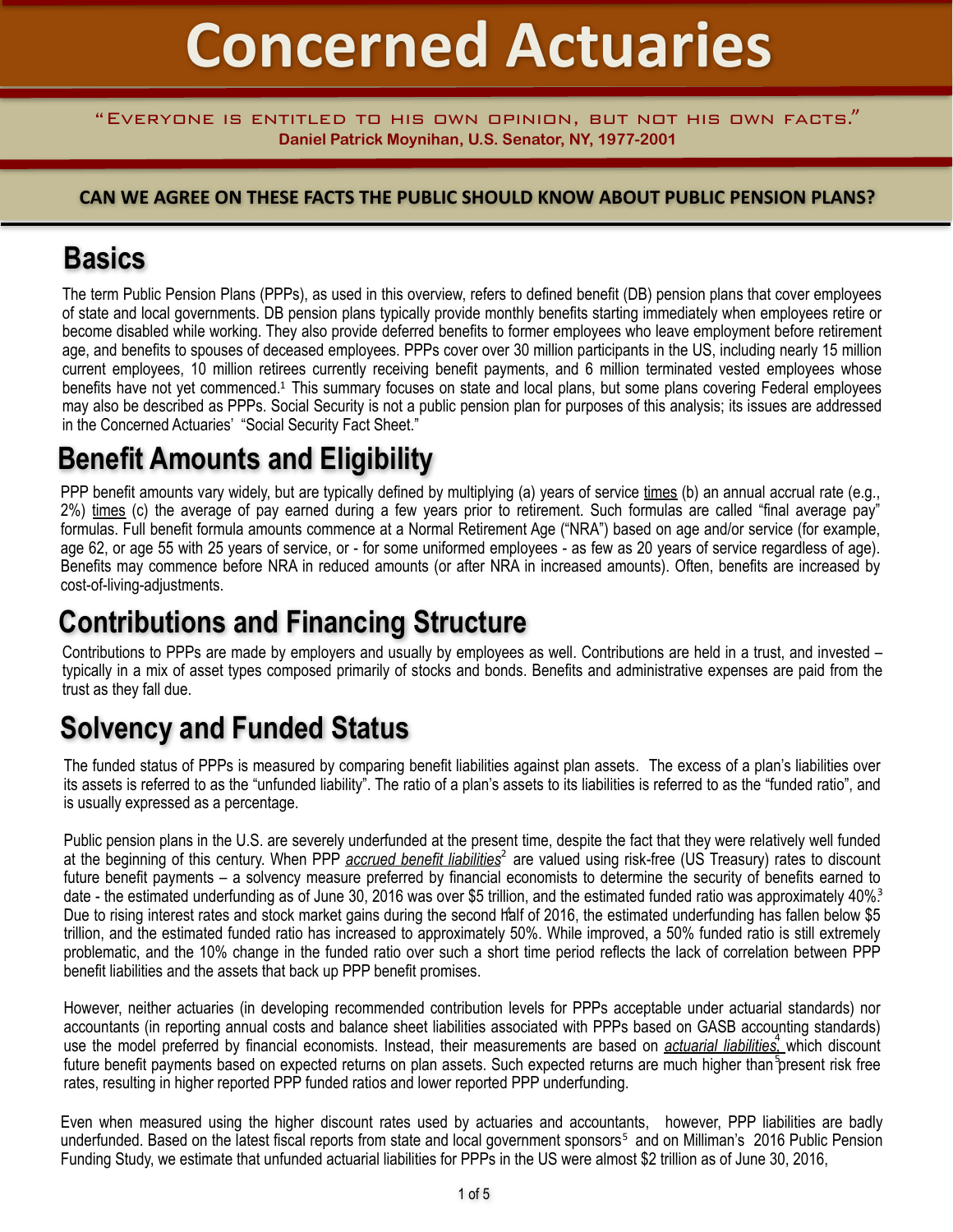## **Solvency and Funded Status (continued)**

reflecting assets at market value and using discount 6 rates averaging approximately 7% per year to measure such actuarial liabilities.<sup>6</sup> Funded ratios for actuarial liabilities rose sharply in the 1990's (from roughly 80% to 100%) because of the stock market boom, but have fallen dramatically since 2000 (to just over 73% based on the most recent values reported by plan sponsors, but only 67% when updated to June 30, 2016 under the 7% discount rate assumption noted above). As shown in the graph to the right, funded ratios are now well below their 1990 levels, as this century's poor asset performance – together with the failure of many PPP sponsors to make full recommended contributions over the past 25 years - have reversed all of the asset gains of the 1990s and then some.<sup>7</sup>



# **Sustainability**

During the 1990's, employer contributions remained relatively flat. The stock market boom enabled PPPs to become fully funded without increasing contribution levels. Between June 30, 1992 and June 30, 2000, the S&P500 rose 244%, for an average annual return of 13%. However, so far this century, stock market performance has been weak. Between June 30, 2000 and June 30, 2016, the S&P 500 rose only 51%, for an average annual return of only 2.6%. As a result, employer contributions to PPPs have increased dramatically. Sponsor contributions rose from \$39.5 billion in 2002 to \$131.7 billion in 2015.<sup>8</sup> This represents an average increase of 9.7% per year over 13 years, despite the fact that many PPP sponsors have actually contributed less than the full recommended contribution increases. In the New York City retirement system, where the law requires that full recommended contributions be made, contribution increases have been even more dramatic. 9



## **PPP Employer Contributions: 1993-2015 (\$ Billions)**

It is worth noting that employer contributions increased by 52% (from \$86.5 billion to \$131.7 billion) between 2010 and 2015, even though stock prices doubled in value during that period. Those increases were largely the result of actuarial asset and direct contribution smoothing techniques that delayed recognition of 2008's heavy investment losses. If assumed discount rates (which fell from 8.00% to 7.65% during that period, and to 7.50% for 2016) continue to decline, contributions may continue to rise.

Realistic rather than optimistic contribution levels are needed to restore PPPs to sound funded status. But higher PPP contribution levels will place increased pressure on budgets. In typical cases, they will result in some combination of reduced compensation and pension benefit accruals, increased taxes and borrowing, and/or cutbacks in public services. In severe cases (e.g., Detroit, Stockton, Puerto Rico, etc.) bondholders will also be forced to absorb losses via bankruptcy or similar proceedings. If even bankruptcy fails to resolve the funding problems, participants may see cuts in the benefits they have earned, and/or taxpayers of other governmental units (including, perhaps, other states) might be asked to help bail out PPP participants.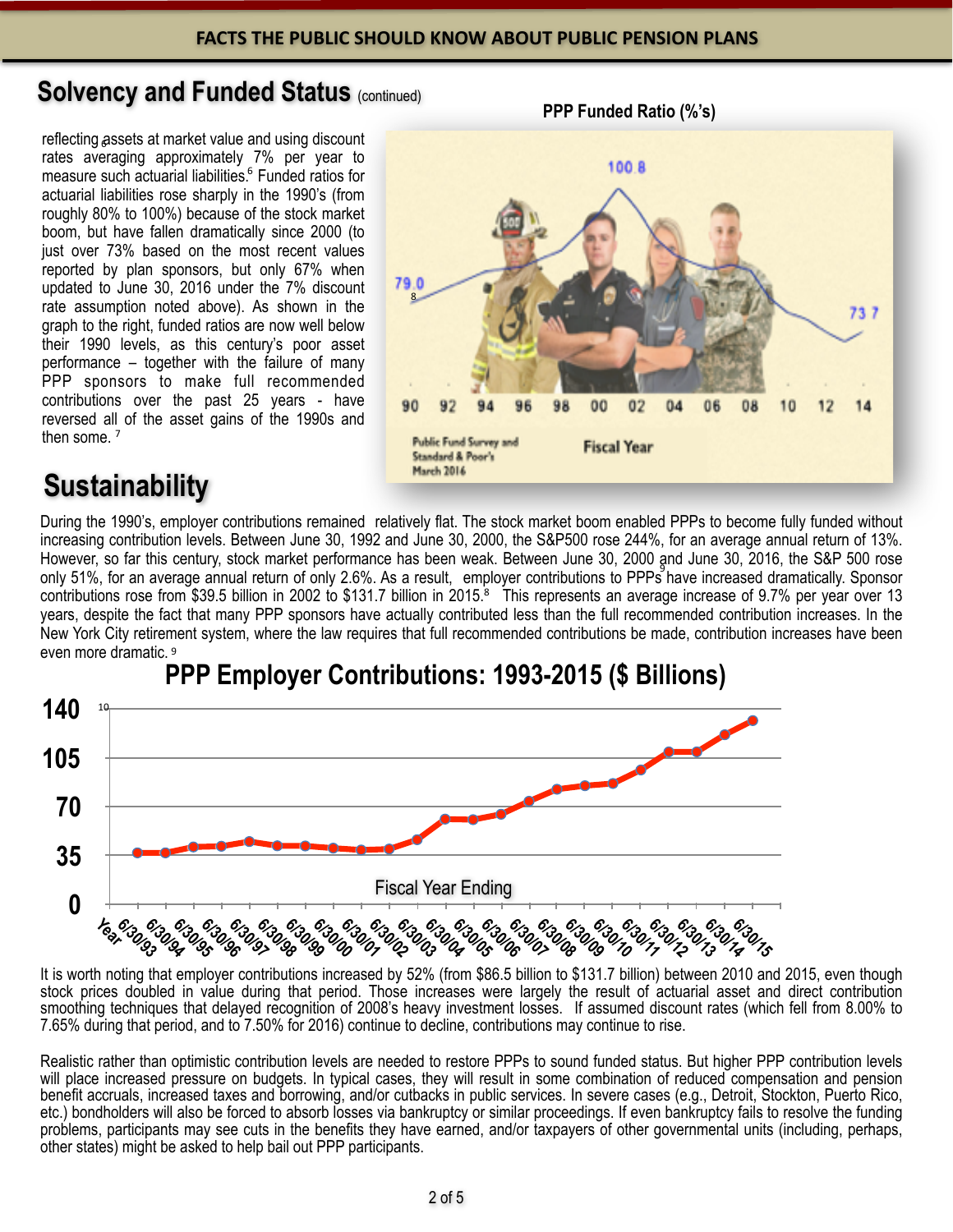## **Facts of Concern Complicating PPP Funding Problems**

- Most PPPs are the product of decades of negotiation between employee representatives (unions) and taxpayer representatives (elected officials). Benefit and employee contribution levels are set via negotiations, while employer contribution levels are not.
- Benefit and employee contribution levels are set via negotiations, while employer contribution levels are not. PPP stakeholders may face competing interests, and often have interests that conflict with those of other stakeholders. For example:
	- PPP participants want high benefit and low employee contribution levels, while taxpayers want high quality services for a low cost.
	- Government bondholders want PPPs to be well funded, to minimize risk to them; but elected officials face pressure to lower plan contributions, so funds can be freed up for other purposes.
	- Elected officials negotiating benefit levels represent taxpayers (who want labor costs controlled) but also seek support from the unions with whom they are negotiating (and the employees they represent).
	- ¬ Trustees (and the investment professionals and actuaries who are hired and retained by them) owe a duty to participants to ensure that PPPs are soundly funded, but often face political pressure to make recommended employer contribution levels appear low.
- For example, the median discount rate reported by sponsors of the 100 largest PPPs in Milliman's 2016 PPP Funding Study was 7.50%. When Milliman recalibrated those rates by applying its own capital market real return assumptions to each PPP's asset mix and inflation assumption, the median recalibrated discount rate was only 6.99%, which suggests that government sponsors may be using overly optimistic discount rates even within the context of their "expected return" models.
- PPP's also face competing public finance principles and objectives. Chief among them are:
	- **Intergenerational Equity:** "It is widely agreed that each generation of taxpayers should pay the full cost of the public services it elects to receive." PPP underfunding means that costs incurred in the past have been transferred to future generations of taxpayers. This suggests that PPPs should be kept fully funded.
	- ¬ *Solvency:* In order for benefits *earned to date* to be fully secure, there must be underlying assets invested in risk-10free investments (i.e., US treasuries) with cash flows that match the expected amounts and timing of the future payments associated with such accrued benefits.
	- Adequate Funding Levels: If assets are accumulated to full solvency levels, but are invested in non-risk free assets that ultimately do earn more than risk free rates, past years' taxpayers may turn out to have paid more than necessary to fund the PPP's benefits, to the benefit of future years' taxpayers (who will pay less, as such investment gains emerge). On the other hand, if assets are accumulated to lesser levels, and investments fail to earn the optimistic assumed rates of return, the reverse will occur – as the charts on page 2 indicate. Both scenarios can result in an imbalance in intergenerational equity. This raises public issues both as to how plan assets should be invested, and what level of funding should be considered "adequate" (and targeted accordingly).
	- **Contribution Stability:** Plan sponsors prefer stable costs from year to year. If costs for services go up in one area, other services may have to be curtailed or postponed. But DB plans carry inherent cost risks for employers. As a result, employer PPP contribution levels can vary significantly from year to year. In the past, when PPP costs have risen (e.g., due to stock market declines), employers have often contributed less in subsequent years than the full increases called for. Such budget-driven underpayments transfer the PPP's costs from current year taxpayers to future years' taxpayers, in opposition to the notion of intergenerational equity.
	- In the private sector, corporations have been engaged in DB pension plan cost control for decades. Measures have included:
		- ¬ Converting final average pay DB plans to Cash Balance plans;
		- ¬ Closing DB plans to new hires ("soft freezes");
		- ¬ Freezing DB benefit accruals ("hard freezes);
		- ¬ Providing future accruals under Defined Contribution (DC) plans, such as 401(k) plans; and
			- Plan terminations and risk transfers (lump sums or insurance company annuities).
	- PPP members and their unions have resisted changes such as those adopted by the private sector. In many states, constitutional and contractual terms make it nearly impossible to curtail benefits for current employees. In the face of mounting public concern regarding increasing pension costs, the PPP community has banded together. Unions and their allies among elected officials are frequently joined by trade organizations and retiree interest groups (e.g., NASRA, NCPERS, NCTR, AARP, etc.) as well as by asset management firms in defending the status quo. Transparent disclosure has been resisted by such vested interests. For example, four times in the last six years, the Public Employee Pension Transparency Act (PEPTA) has been introduced in Congress. Such groups have successfully opposed efforts by the bill's sponsors to advance it.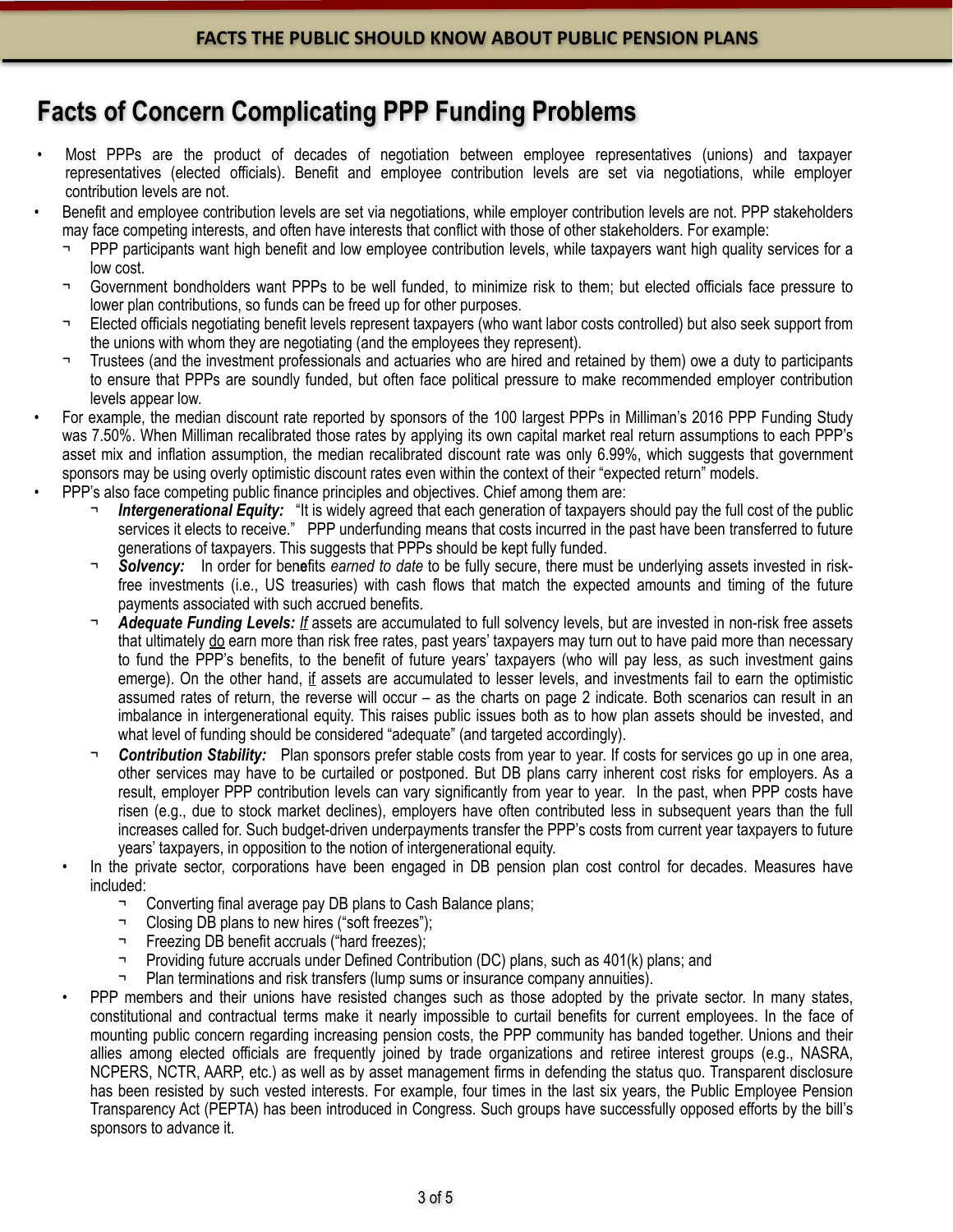#### **PUBLIC PENSION PLAN QUESTIONS FOR THE PUBLIC**

The poor funded status and high contribution levels of PPPs raise issues for the public, including:

- Should pension promises made to PPP participants be inviolable? Or, if PPP sponsors fail financially, should participant benefits be at risk to the extent not funded?
- Should benefit changes of the type that have been implemented in the private sector be introduced for public sector employees, as well?
- Should sponsor contributions to PPPs be prioritized by law? Or should employer practices of contributing less than full recommended contributions be allowed to continue?
- Should PPP assets continue to be heavily invested in risky asset classes, in the hope that higher yields will lower costs over the long term? Even for retirees?

#### **PUBLIC PENSION PLAN QUESTIONS FOR THE ACTUARIAL COMMUNITY**

In the PPP arena, actuaries are relied upon by stakeholders to provide skilled, objective, unbiased professional services. At the same time, there may be real and/or perceived pressure on actuaries:

- to present stable recommended contribution levels, even during volatile financial periods;
- to understate liabilities and recommended current year contribution levels;
- to not emphasize or disclose expected future contribution patterns; and
- to not disclose solvency measures of funded status and current year costs.

In order both to inform the public and to protect actuaries from even the appearance of impropriety, should the actuarial profession demand – via Actuarial Standards of Practice – certain types of disclosures in the interest of transparency, even if such disclosures would not necessarily be welcomed by some of the PPP's principals? For example:

- Disclosure of accrued liabilities and costs on a risk-free (solvency) basis?
- Expanded disclosures regarding the expected return / discount rate assumption, along with plan-specific rationales as to how the selected assumption falls within a reasonable range?
- Disclosure of projected future contributions, benefits and plan compensation, for the participants included in the valuation, assuming all actuarial assumptions are exactly met:
	- ¬ Under the PPP's actual actuarial cost method; and
	- ¬ Under a "standard" actuarial cost method, reflecting market value assets?
- Disclosure of historical PPP contribution and compensation levels under the following bases:
	- ¬ Recommended contributions under the PPP's actual actuarial cost method;
	- ¬ Recommended contributions under the "standard" actuarial cost method;
	- Actual historical contributions?